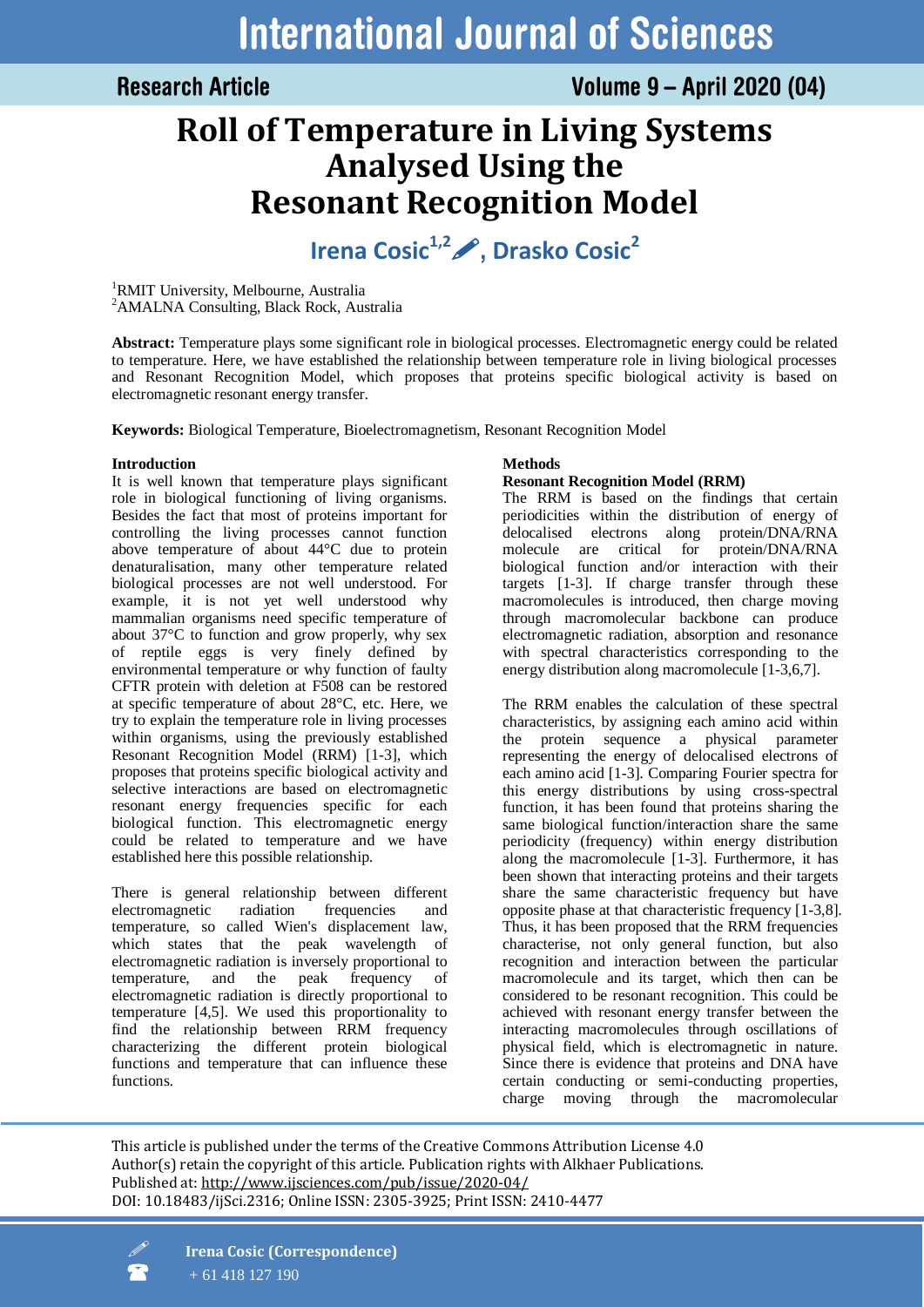backbone and passing different energy stages, caused by different side groups, can produce sufficient conditions for specific electromagnetic radiation or absorption. The frequency ranges of this radiation depend on the charge velocity. The RRM proposes that the charge is traveling through the protein backbone at the estimated velocity of  $7.87 \times 10^5$  m/s [1-3]. For this velocity and with the distance between amino acids in protein molecule of 3.8Å, the frequency of protein interactions was estimated to be in the range between  $10^{13}$ Hz and  $10^{15}$ Hz [1-3]. Therefore, the estimated frequency range for amino acid macromolecules includes infra-red, visible and ultra-violet light. This idea has been supported by number of published experimental results including [1-3]: laser light growth promotion of cells, chymotrypsin activation achieved by laser light radiation, activation of highly homologous plant photoreceptors which, although being very homologous, absorb different wavelengths of light and photo activated proteins, e.g. rhodopsin, flavodoxin, etc. Based on these examples, the strong linear correlation between electromagnetic wavelengths and RRM frequencies has been established with the slope factor of K=201 [1-3]. This correlation can be represented as following:

#### $\lambda = K / f$ rrm

where  $\lambda$  is the wavelength of light radiation in nanometres (nm), which can influence particular biological process, frrm is RRM numerical frequency and K is coefficient of this linear correlation.

This formula has been also tested experimentally on L-Lactate Dehydrogenase activity [9], on experimental measurements of photon emission from dying melanoma cells [10], on photon emission from lethal and non-lethal Ebola strains [11], as well as on classic signalling pathway, JAK-STAT composed of nine sequential protein interactions [12]. Even more, the RRM model, for the first time, explains how and why external light can influence human health exemplified in the treatment of Crigler-Najjar syndrome by blue light [13].

As on one hand, temperature is important for activation of certain biological processes and on the other hand, we found that certain wavelengths of electromagnetic radiation are also important for activation of proteins and related biological processes, we made here an attempt to correlate biologically important temperatures with related RRM frequencies (electromagnetic wavelengths).

#### **Results and Discussion**

Here, we have analysed the certain number of examples where temperature is critical for activation of biological processes and compared them with characteristic RRM frequencies for the same processes.

#### **Cystic Fibrosis**

The cystic fibrosis is genetic disease characterised by build-up of thick mucus in the lungs, which causes difficulties in breathing. This disease is caused by mutations in CFTR proteins. The most common mutation that causes the cystic fibrosis is deletion of amino acid, phenylalanine (F) at 508th position of the CFTR protein. However, the number of experiments in cell cultures have shown that specific temperature of about 28°C can restore effect of F508 deletion in CFTR proteins [14-16]. The fact that temperature can restore the function of mutated proteins gave us an idea that activity of CFTR proteins can be manipulated by energy levels in the environment, which might be done using electromagnetic radiation. To understand such process, we analysed CFTR proteins and their mutants using the RRM approach [17].

We analysed twelve healthy CFTR proteins from UniProt database (Q00552, Q2QLE5, Q5U820, P26361, P13569, Q6PQZ2, Q00554, Q2QLA3, P35071, Q2IBF6, Q00555 and P34158) and found the most prominent common frequency at f1= $0.0444\pm0.0007$  with high signal-to-noise ratio of 863, as presented in Figure 1. This result indicates that frequency f1 is characterising CFTR protein's healthy activity. According to conversion formula between numerical RRM frequency into the electromagnetic wavelength in nanometres (nm) the frequency f1 corresponds to electromagnetic radiation of 4527nm, which is within far infra-red spectrum.



Figure 1. RRM cross-spectrum of twelve healthy CFTR proteins. The common characteristic frequency is at  $f1=0.0444\pm0.0007$ , with signal-tonoise ratio of 863. Frequency f1 represents electromagnetic radiation wavelength of 4527nm.

When we analysed same twelve CFTR proteins, but with deletion F508, using the RRM, the same most prominent common frequency has been found at  $f1=0.0444\pm0.0007$ , but with much smaller signal-to-noise ratio of 686. This result indicates that mutated proteins have much lower amplitude at RRM characteristic frequency f1, indicating lower activity in mutated proteins and thus could explain why CFTR protein with F508 deletion is malfunctioning.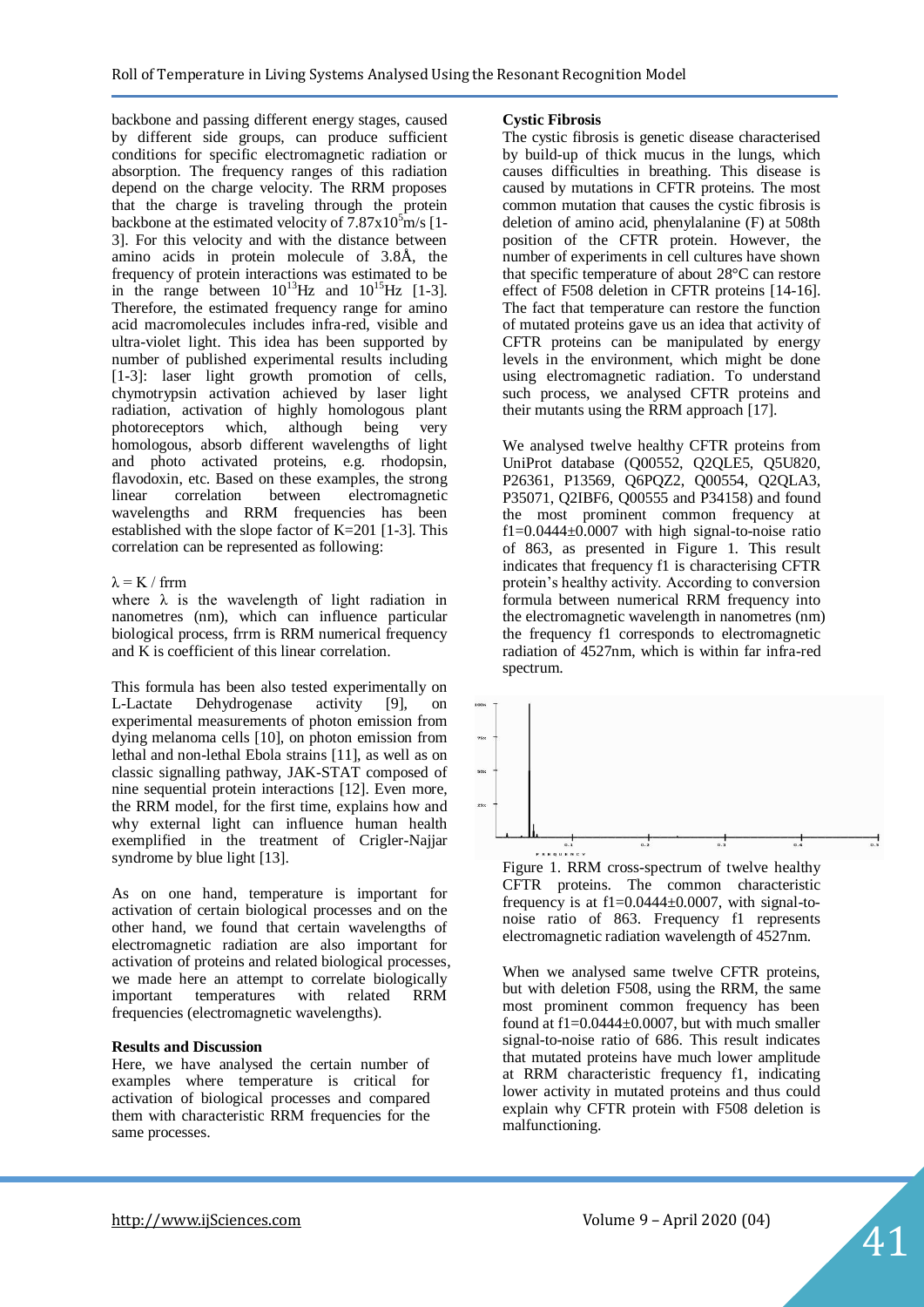All these results are indicating that frequency f1 is critical for normal healthy functioning of CFTR proteins. As specific temperature of about 28°C can restore the healthy function of mutated CFTR protein with F508 deletion, we propose that this temperature is related to RRM characteristic frequency for healthy functioning of CFTR proteins at f1=0.0444±0.0007 (4527nm).

#### **Sex Determination in Alligators**

Some reptiles including alligators have temperature dependant sex determination, where environmental temperature of the developing eggs determines the sex of new born babies. In the case of american alligators, eggs incubation at 33°C produces mostly males, while incubation at 30°C produces mostly females. It has been found that thermo-sensitive protein TRPV4 is crucial for male sex determination pathway at molecular level during thermal sex determination of the alligators [18]. Alligator TRPV4 protein is responsive to temperatures near to mid thirties and by inducing calcium ion influx can activate cell signalling, which is important for male development within the developing eggs [18].

To find out if there is relationship between sex determination temperature in alligators and corresponding RRM characteristic frequency for TRPV4 proteins, we have analysed alligator TRPV4 protein in tetramer form, as its active structure. When we analysed alligator TRPV4 protein as tetramer from reference [18], we found the most prominent common frequency at  $f2=0.1738\pm0.0020$ , as presented in Figure 2. According to conversion formula between numerical RRM frequency into the electromagnetic wavelength in nanometres (nm) the frequency f2 corresponds to electromagnetic radiation of 1156nm, which is within infra-red spectrum.



Figure 2. RRM cross-spectrum of alligator TRPV4 protein as tetramer. The common characteristic frequency is at  $f2=0.1738\pm0.0020$ . Frequency f2 represents electromagnetic radiation wavelength of 1156nm.

Thus, we propose that frequency f2 is characterising temperature related sex

determination and can be correlated to temperature of 33 $^{\circ}C$ .

#### **Heat Shock Proteins**

The heat shock proteins (HSPs) are essential factor for cellular responses to hyperthermia and other environmental stressors. The transcription of HSPs is mainly controlled by heat shock transcription factor 1 (HSF1). It has been shown experimentally in cell culture that heat shock factors are produced using heat shock treatment at 43°C in water bath [19].

When we analysed four HSF1 proteins, from UniProt database (P38532, Q00613, Q08DJ8 and P38529), as trimers which is their active form [18], we found the most prominent common frequency at  $f3=0.4144\pm0.0020$ , as presented in Figure 3. According to conversion formula between numerical RRM frequency into the electromagnetic wavelength in nanometres (nm) the frequency f3 corresponds to electromagnetic radiation of 485nm, which is within blue light spectrum.



Figure 3. RRM cross-spectrum of four HSF1 proteins as trimers. The common characteristic frequency is at  $f3=0.4144\pm0.0020$ . Frequency f3 represents electromagnetic radiation wavelength of  $485nm$ 

Thus, we propose that frequency f3 is characterising activation of heat shock proteins by HSF1 proteins and can be correlated to temperature of 43°C.

#### **Growth Factor**

In our previous extensive work [1-3,7], we have identified RRM characteristic frequency of f4=0.2929 as the main characteristic frequency for the number of growth factors and thus we proposed that it is characterising general growth function in mammalian cells. It is also well known that temperature of about 37°C is optimal temperature for biological processes within mammalian cells, particularly for their growth. Thus, the temperature of 37°C can be related to general RRM characteristic frequency of f4=0.2929 for mammalian cell growth.

42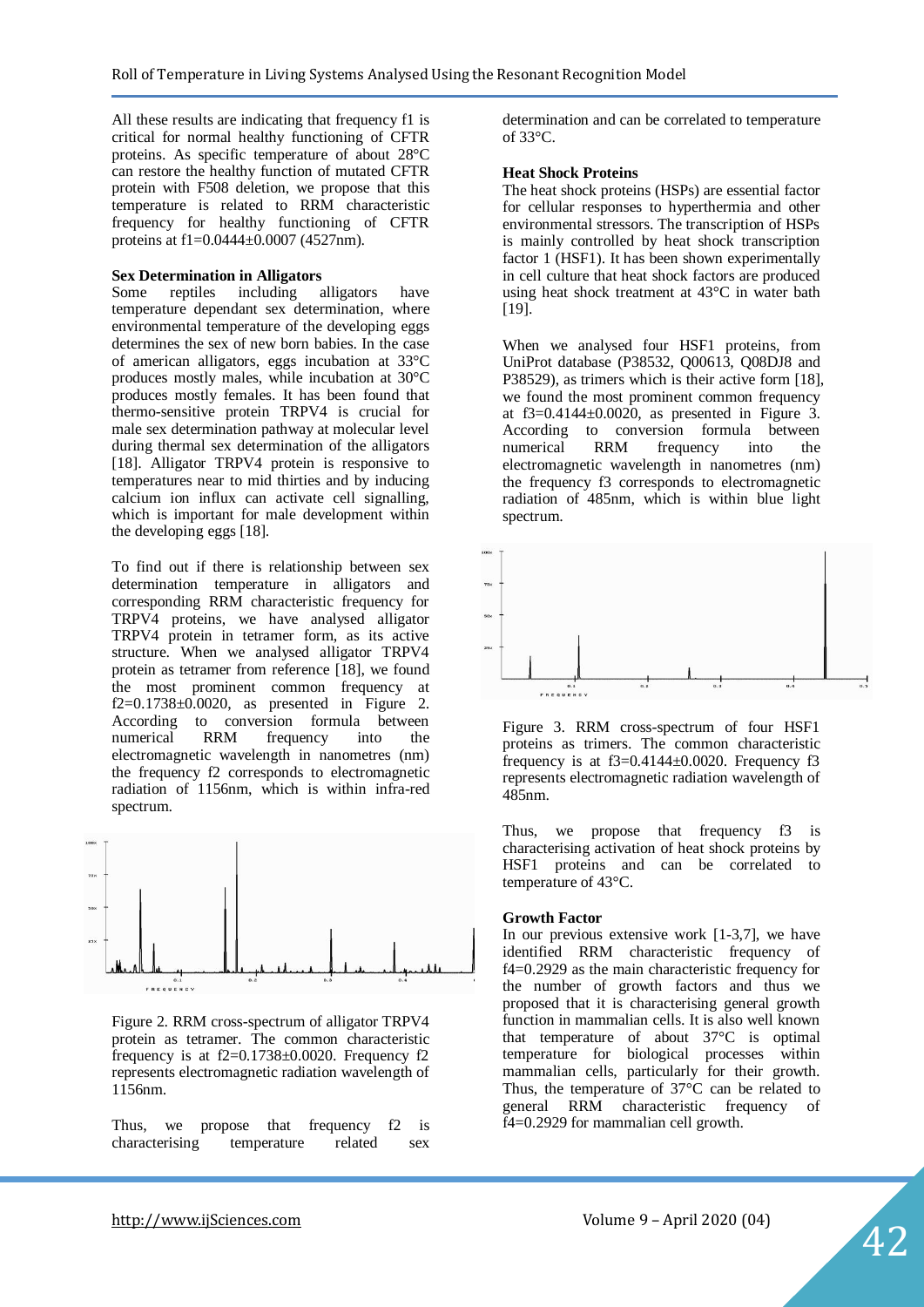#### **Skin Temperature in Mammals**

According to Wien's displacement law, as described in introduction, one of the examples is that mammals with a skin temperature of about 300°K (27°C) emit pick radiation at around 10000nm within the far infra-red spectrum [4,5]. According to RRM conversion formula between wavelength of electromagnetic radiation and RRM frequency, as described in methods, this wavelength corresponds to RRM frequency of f5=0.0201.

#### **Temperature of Protein Denaturalisation**

It is well known that proteins cannot naturally function above temperature of about 44°C due to protein denaturalisation. This temperature could be considered as the maximum for protein natural activity, without help of any chaperones and thus could be related to the maximum frequency of RRM spectrum, which is fmax=0.5.

#### **Correlation between Temperature and RRM Frequencies**

Here, we have presented number of very different biological processes that are related to temperature, including recovery of critical mutation within CFTR proteins related to cystic fibrosis, temperature induced sex determination in alligators, heat shock protein temperature characteristics, temperature induced growth, mammal skin temperature electromagnetic radiation, as well as temperature of protein denaturalisation. All these examples are related to RRM characteristic frequencies, either through RRM characteristics of relevant proteins or through electromagnetic radiation that can be related to RRM. When those biologically relevant temperatures are correlated with related RRM characteristic frequencies the striking linear correlation was found with correlation coefficient of over 0.99 and slope factor of 36.2 as presented in Table 1 and Figure 4.

Table 1. Correlation between temperature and RRM frequencies.

| <b>RRM</b> Frequency | Temperature $[^{\circ}C]$ | <b>Biological Effect</b>                           |
|----------------------|---------------------------|----------------------------------------------------|
| 0.0444               | 28                        | CFTR proteins (cystic fibrosis)                    |
| 0.1738               | 33                        | alligator sex determination (TRPV4)                |
| 0.4414               | 43                        | heat shock proteins (HSF1)                         |
| 0.2929               |                           | mammalian cell growth                              |
| 0.0201               |                           | mammalian skin temperature                         |
| 0.5000               | 44                        | maximum RRM frequency / maximum protein functional |
|                      |                           | temperature                                        |





Such striking correlation can support the idea that RRM frequencies are related to temperature, possibly through electromagnetic radiation that is related to protein functions and interactions. This relationship can explain why certain temperatures have specific effect on certain biological activities. If this relationship is universally true, it would mean that biological functions of proteins can be influenced, not only by electromagnetic radiations of specific frequencies, as has been shown previously within RRM, but also by specific temperatures.

#### **Conclusion**

We have presented here the number of examples where the specific temperature can influence the specific biological processes. When these temperatures are compared with the RRM characteristic frequencies for the same biological processes the striking linear correlation has been found with correlation coefficient of 0.99 and slope factor of 36.2. This correlation can indicate that there is definite relationship between electromagnetic frequencies that are characterising biological function of proteins and temperature that can influence the same function. Such findings can introduce completely new view into how biological functions of proteins can be influenced by not only electromagnetic radiation, but also temperature. This finding could open whole new area in treatment of diseases and health conditions.

#### **Competing Interests**

Authors declare they have no competing interests.

#### **Contributions**

All authors have contributed equally to this article.